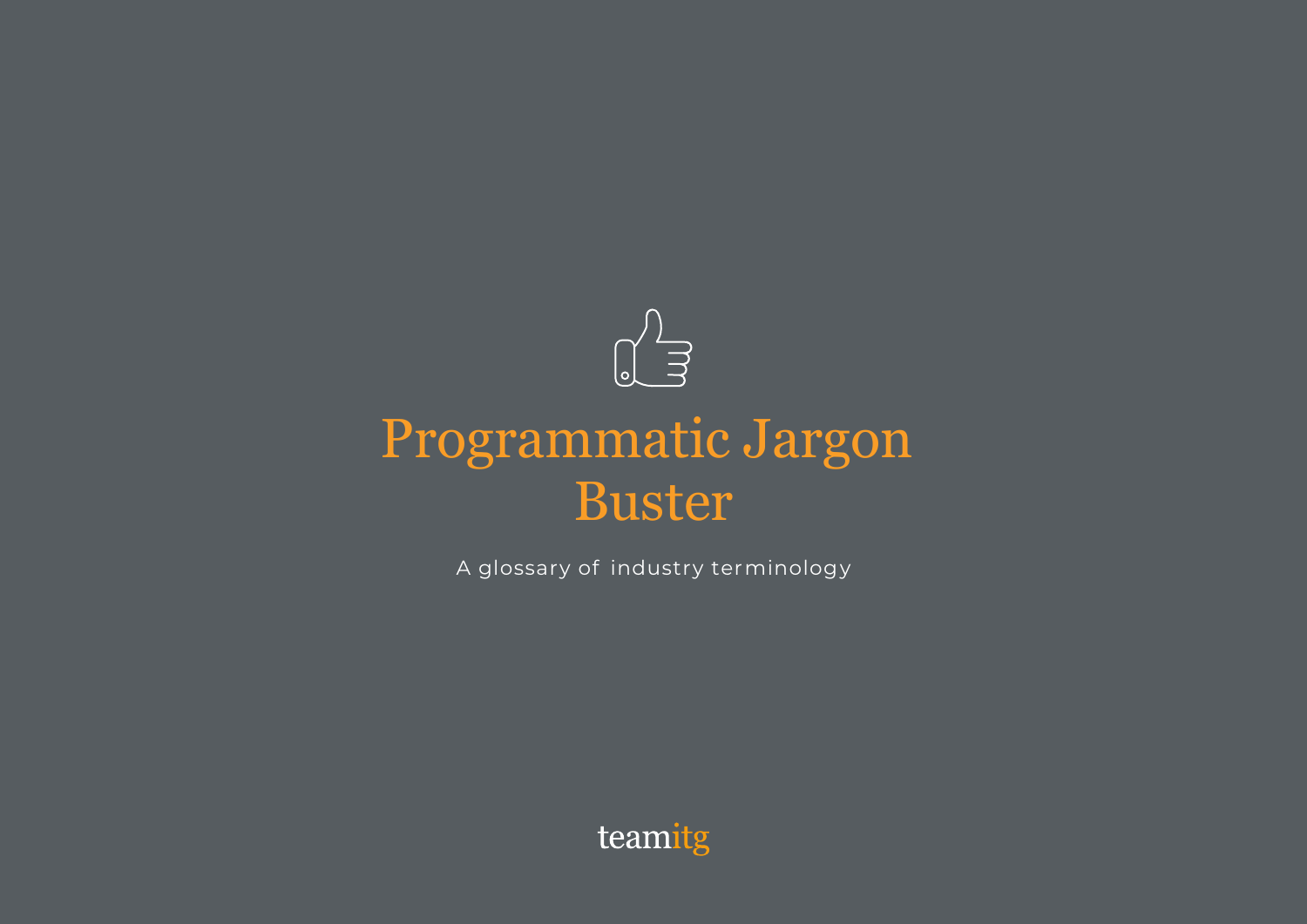### Need to Know DISPLAY ADVERTISING

The online advertising industry is full of acronyms and technical terms that many busy marketers aren't familiar with. At Admedo, we believe in making programmatic accessible to all, so if you're new to the industry, here are some of the key terms and concepts defined.

Display Advertising (aka Online Advertising and Online Marketing) is graphical advertising on the Internet (online) that appears in specific locations next to content on web pages, IM applications, email, mobile apps etc. These ads, often referred to as banners, come in standardised ad sizes, and can include text, logos, pictures, calls to actions (buttons implying that you click on them), so called rich media where you are shown pictures of products you've previously shown interest in and sometimes even videos.

#### DEMAND SIDE PLATFORM

A technology platform that allows clients to programmatically buy digital advertising (online advertising/display advertising) inventory across multiple ad exchanges through real time bidding. Admedo is a DSP.

### REAL-TIME BIDDING (RTB)

Real time bidding (RTB) is a serverto-server buying process that allows inventory (ad space on websites) to be bought and sold on a per-impression basis. It happens instantaneous through an auction that determines who gets to buy a specific impression. It happens programmatically in the same way as financial markets do. If a bid is won, the advertisers ad is immediately shown on the bought publishers site.

#### AD EXCHANGE

A technology platform that groups multiple sites and networks of sites and sell their unsold ad-space inventory to the highest bidder through real time bidding.

#### PROGRAMMATIC ADVERTISING RETARGETING/REMARKETING

The automated buying and selling of online media, using technology to improve cost efficiency and media performance for advertisers.

Retargeting (also known as remarketing) shows an ad to a user that has been on your website and as they leave and visit other websites, reminds them of where they just were. Technically all that is necessary is to place a JavaScript tag in the footer of your website and your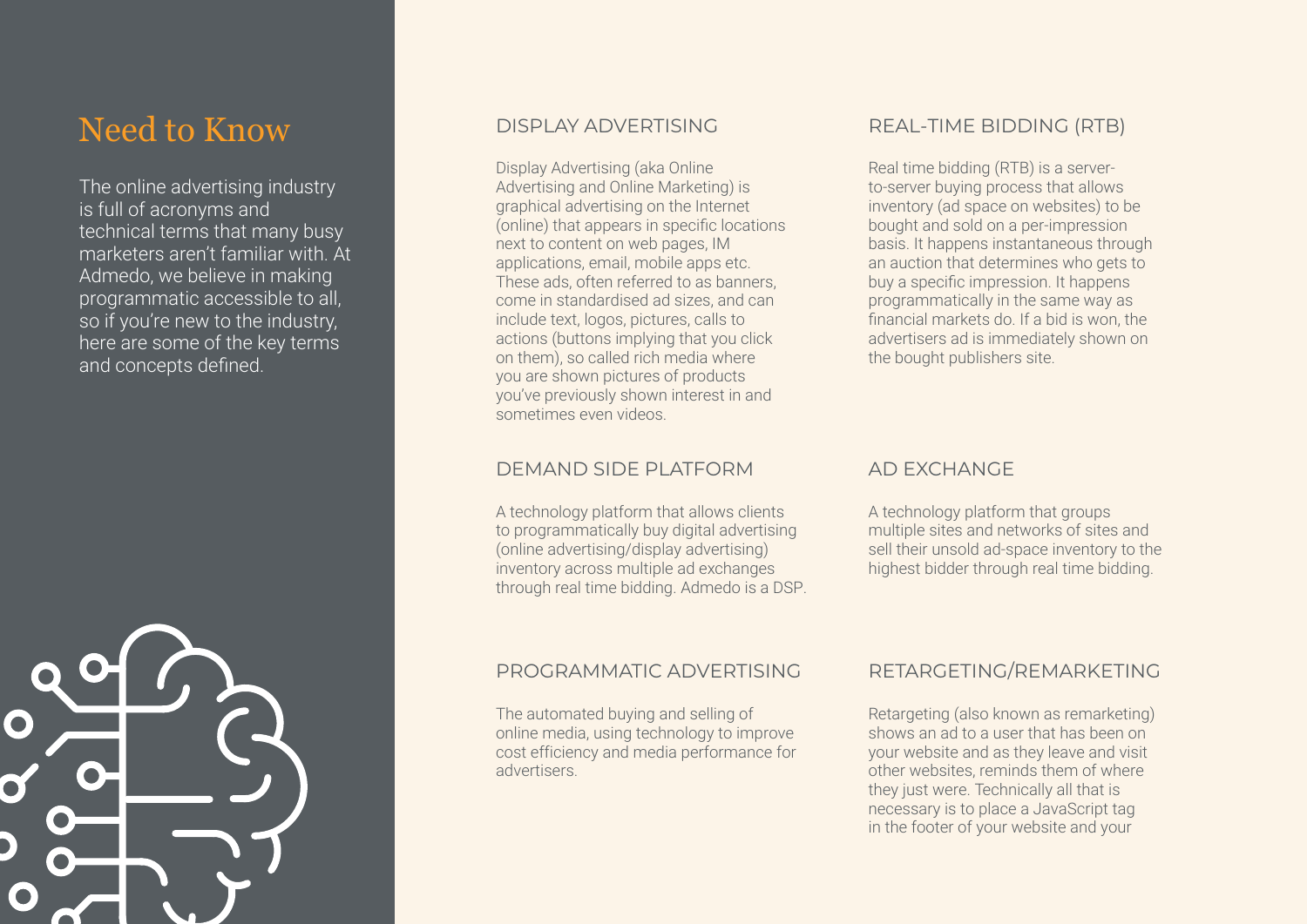## **Technology**

#### AD SERVER

Technology that serves, tracks and optimises online ads for brands across digital publishers. Ad serving companies can help make online advertising more streamlined for brands by serving as a single point of contact across a number of publishers.

#### CLICK TRACKING URL

Also known as click through URL or click command. This is used to record the number clicks delivered on an advertising banner.

#### COOKIE

Information placed on a visitor's computer or mobile by a web server that can be stored or retrieved when the site is accessed. Used to record a user's unique behaviour during each visit.

#### PIXEL

Refers to the tracking script that collects cookies of the users browser so that the user can be tracked and retargeted with banners. A conversion pixel is a tracking script that reports to the campaign when a conversion has taken place.



## Campaign Elements

#### **BANNER**

The digital advertisement that shows on a website, is clickable and by clicking on it takes you to a website called landing page.

#### INVENTORY

The amount and types of ad space a publisher has available for an advertiser to buy.

#### CREATIVE

A word often used in the same way as ad banner and refers to the creative image that is displayed as the ad.

#### **OPTIMISATION**

A means of improving campaign performance through automated and semi-automated means, usually through a systematic approach. Ad optimisation often focuses on cost (especially prices in automated bidding), targeting or creative, gleaning performance improvements through testing.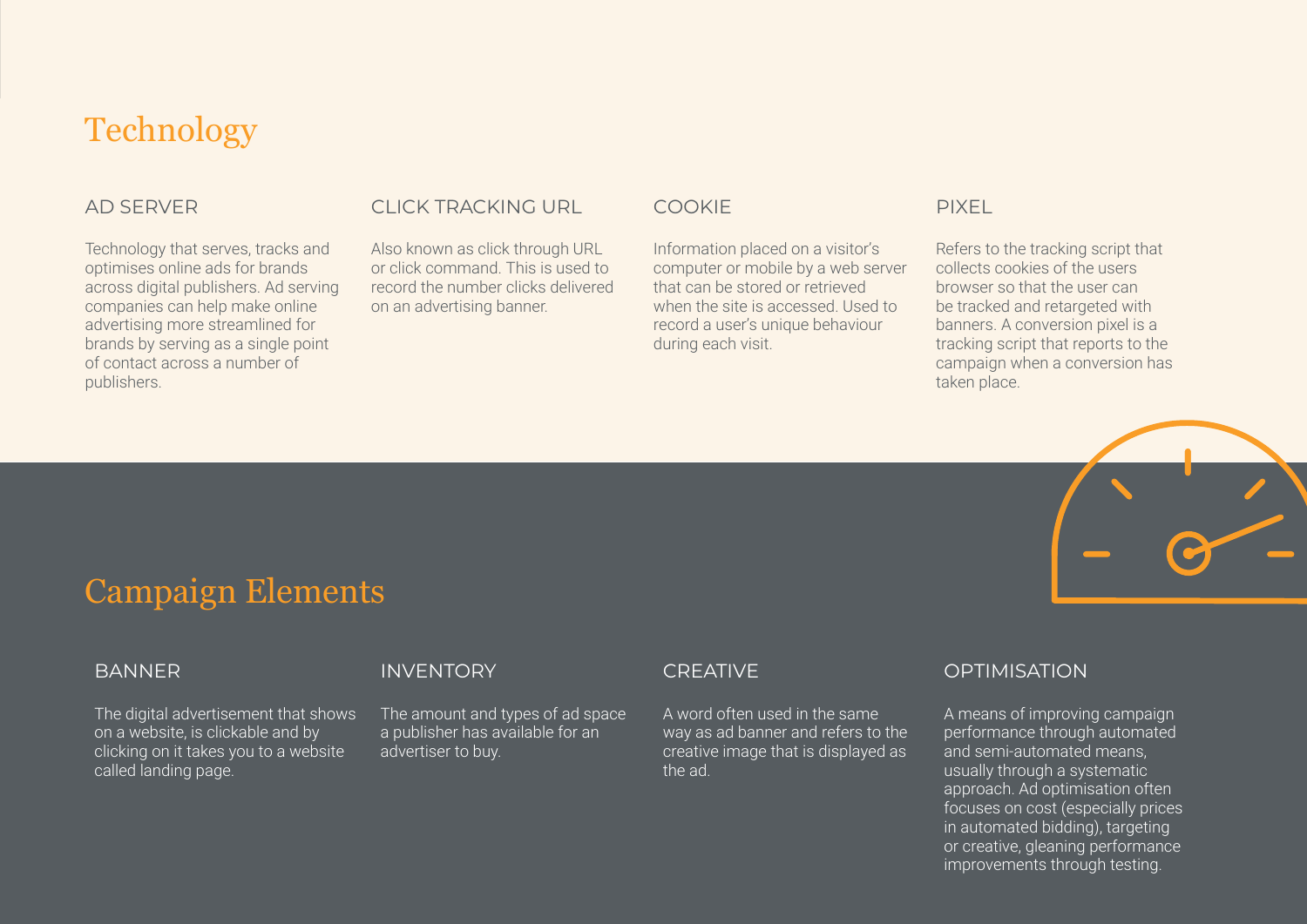## Campaign Elements

#### **CAMPAIGN**

The booking of display advertising setup with budget, CPM, run dates, targeting and banners (creative).

#### ABOVE THE FOLD

A banner displayed on the part of a website that is visible without having to scroll down on the page would be above the fold.

#### ACTION OR ACQUISITION

Refers to a performed action motivated by the display of the campaign. That action counts as an action or an acquisition (sometimes lead or conversion). Example: Signing up for a test drive of a car after having seen an offer in a banner online.

#### CALL TO ACTION (CTA)

An instruction often embedded in advertising that explains how to respond to an opt-in for a particular promotion or mobile initiative.

#### DATA SPEND

At Admedo, this number refers to the amount of money out of your campaign budget that has been spend purchasing data to get your targeting fulfilled.

#### FLIGHT DATES

The dates in between the day the campaign starts and ends, including holidays and weekends.

#### FQ (FREQUENCY CAP)

Restriction on the amount of times a specific visitor is shown a particular ad.

#### **INVENTORY**

The amount and types of ad space a publisher has available for an advertiser to buy.

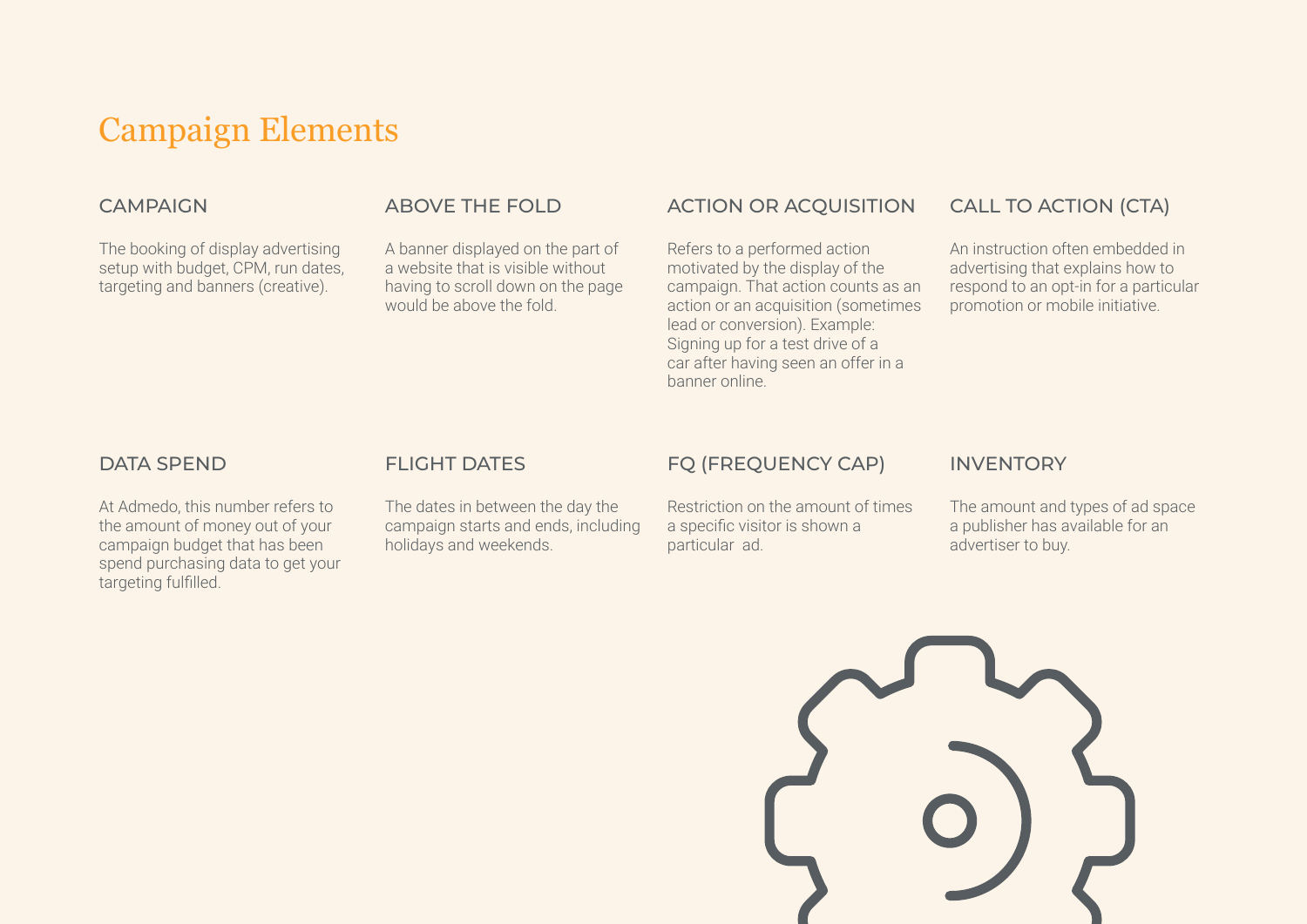

### **Metrics**

#### CTR (CLICK THROUGH RATE)

The number of times a click is made on a banner divided by the total number of impressions (CTR = number of users who clicked on ad/number of times the ad was delivered.)

#### CPM (COST PER MILLE)

Online advertising can be purchased on the basis of what it costs to show the ad to one thousand viewers (CPM). It is used in marketing as a benchmark to calculate the relative cost of an advertising campaign or an ad message in a given medium. Rather than an absolute cost, CPM estimates the cost per 1,000 views of the ad. CPM is short for Cost Per Mille. Mille means 1000.

#### CPA (COST PER ACQUISITION OR ACTION)

Refers to the overall costs associated with acquiring one user. This can be calculated by dividing total marketing costs by total number of new users.

#### IMPRESSIONS

A metric expressing each time an ad is served and displayed, whether it is seen or not, whether it is clicked on or not.

### CPC (COST PER CLICK)

The amount paid by an advertiser for a click on their ad. This can be calculated by dividing total marketing costs by total number of clicks for the campaign.

#### CLICKS

The number of times a user has clicked on a banner and landed on the linked site as a result of that click.

#### POST CLICK CONVERSION

A conversion that has taken place after a user has clicked on an ad and then gone on to make a purchase.

#### CONVERSION RATE

Percentage of participants who opted in to participate in a digital campaign. Conversion rate = total participants (conversions)/total number of impressions served (audience).

#### POST VIEW CONVERSION

A conversion that has taken place after a user has seen an ad and then gone on to make a purchase.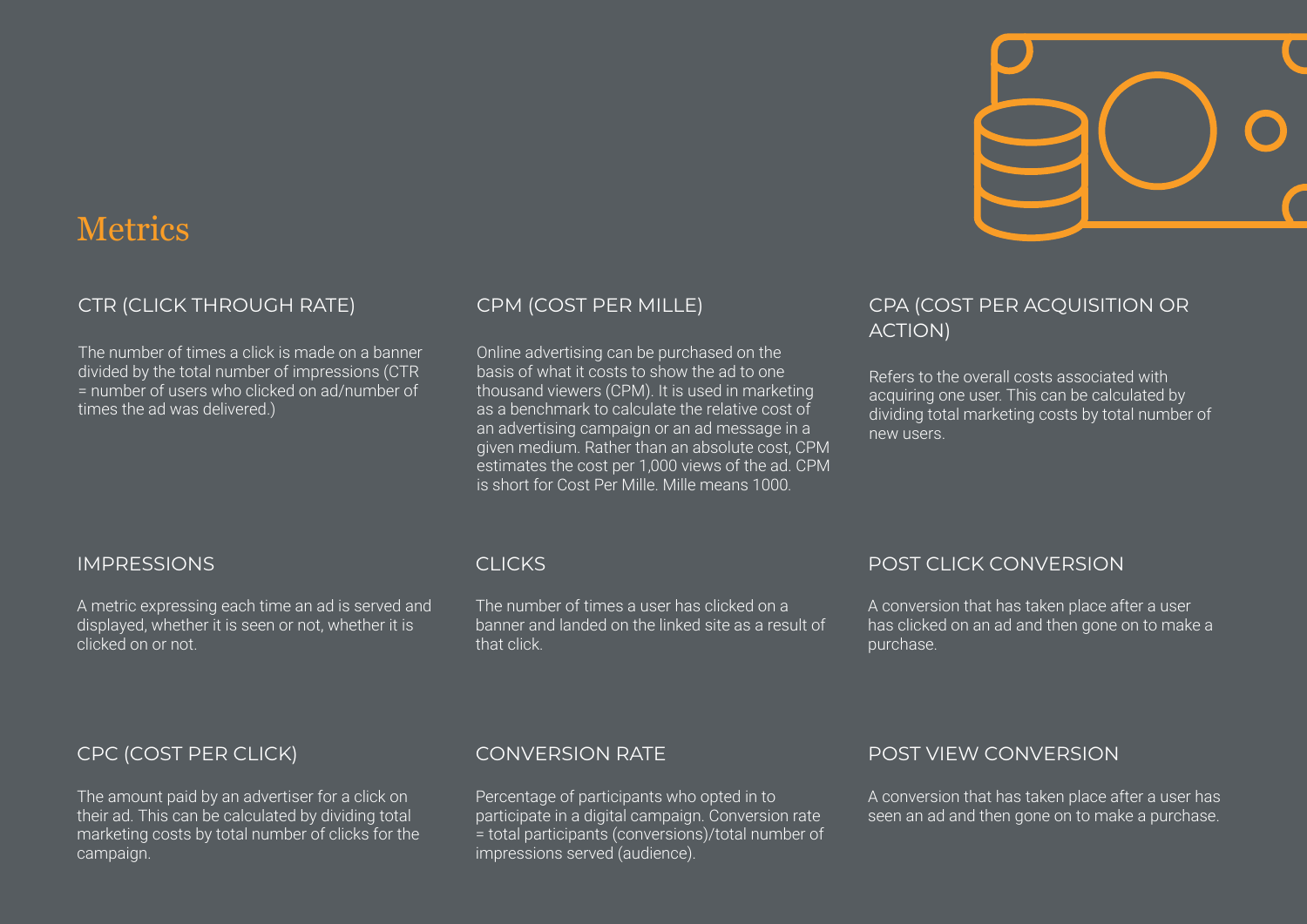7 things to be aware of when measuring performance across platforms

#### VISI TOR BR OWSER PREFERENCES

Site users must have JavaScript, images, and cookies enabled on their browsers to report their visit.

#### TR ACKING METHODS

There are two main methods of tracking activity: cookie-based and IP + User Agent.

Omniture is a cookie-based analytics program. As such, it relies on a browser setting the cooki e. If cookies are disabled, this type of program will not count the visit. This would e xclud e, for exampl e, hits from a robot or spide r .

#### 1ST PA RTY VS 3RD PA RTY COOKIES

Even among cookie-based tracking solutions, there is a 3rd party cookies are set by a source other than the website difference between 1st party and 3rd party cookies. Because being visited, they can be bloc ked by browsers and security software.

#### REPORTING LIMITS

Site Visits may be time recency based. (Google Analytics for example limits a site visit per user to one time every 30 minutes.) Ad servers, by comparison, would not filter such behavio r, but would recognize the fact that it is a unique visitor (using a cookie) coming to the page more than onc e. Most analytics would simply filter the visit out.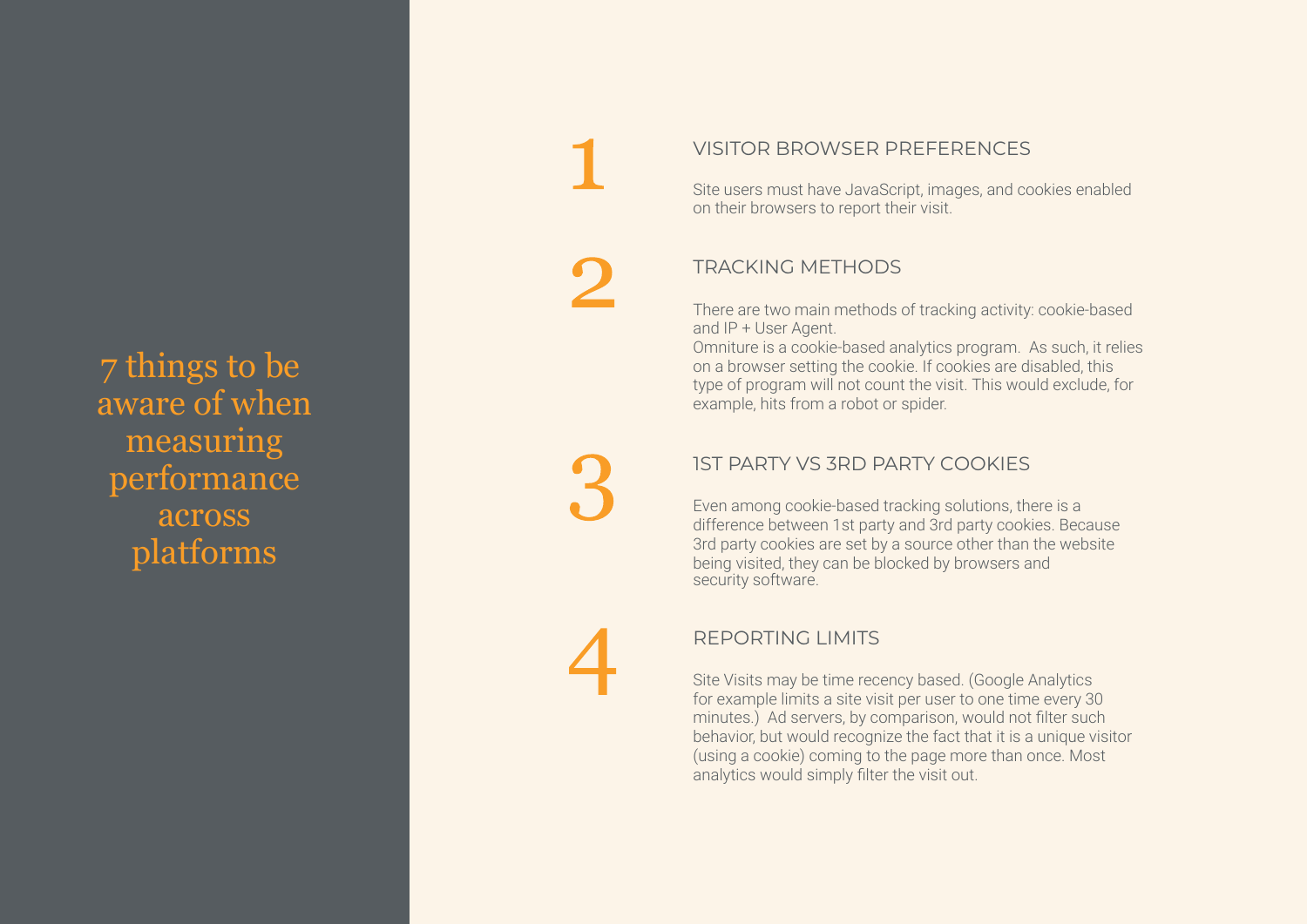### CLICKS VS VISITS

These are two separate metrics, essentially it would be like comparing apples with pears - both fruit but they are not the same! There is an important distinction between clicks recorded by the ad server and the visits recorded by tracking systems. The clicks column in a campaign report refers to how many time the advertisement was clicked by visitors while visits in the report indicates the number of unique sessions initiated by visitors.

A visitor may click an ad multiple times. When one person clicks on one advertisement multiple times in the same session, the ad server will record multiple clicks while the tracking system recognizes the separate page views as one visit.

### PARTIAL PAGE LOAD

A visitor may click on an advertisement, but prevent the page from fully loading by navigating to another page or by pressing their browser's Stop or Back button. In this case, the tracking code is unable to execute and send tracking data to the Google servers. However, the ad servers will still register a click. This can be very common on Mobile devices.

#### OTHER REASONS CAUSING DISCREPANCIES BETWEEN VISIT TRACKING AND THE AD SERVER

3rd party images: Some browsers give users the option to disable images that are requested from domains other than the current page. Disabling such images will prevent data from being sent to the tracking system.

Caching: Some tracking system solutions may not record an additional visit if the page is pulled from a user's or server's cache.

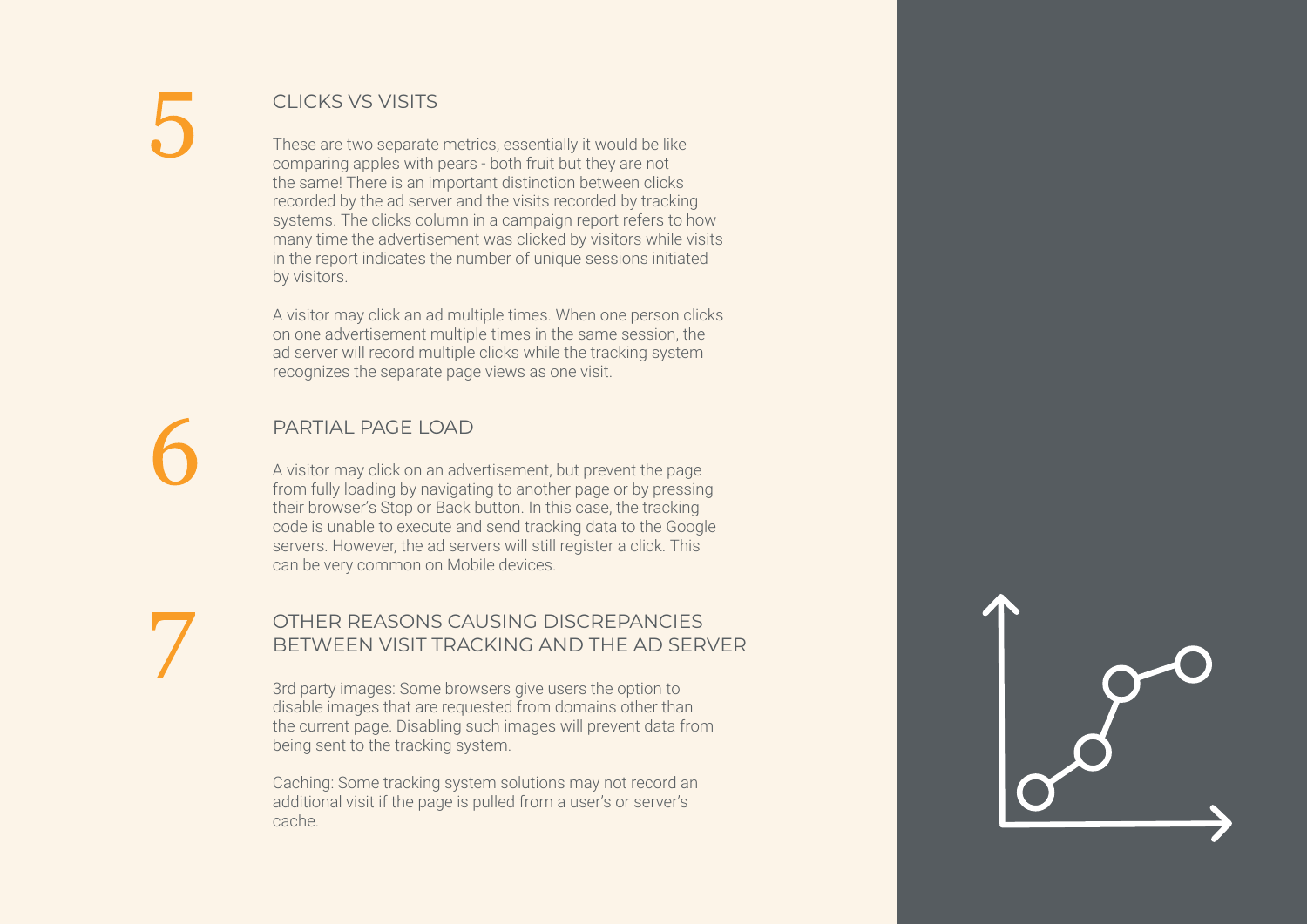## Targeting

#### BEHAVIOURAL

The category of targeting that comes from existing data gathered over longer periods of time and large categories of sites and volumes of users. This targeting is specific and effective and uses existing knowledge to target the right users online.

### **CONTEXTUAL**

The process that matches your ads to relevant sites, using keywords, topics, and contextual categories.

#### DEMOGRAPHIC

demographic user group to target with your ads. The on/off option that allows you to choose a

### GEOGRAPHIC

The option that allows you to target a specific geographical area in the world. Often down to very close range around a city or postcode.